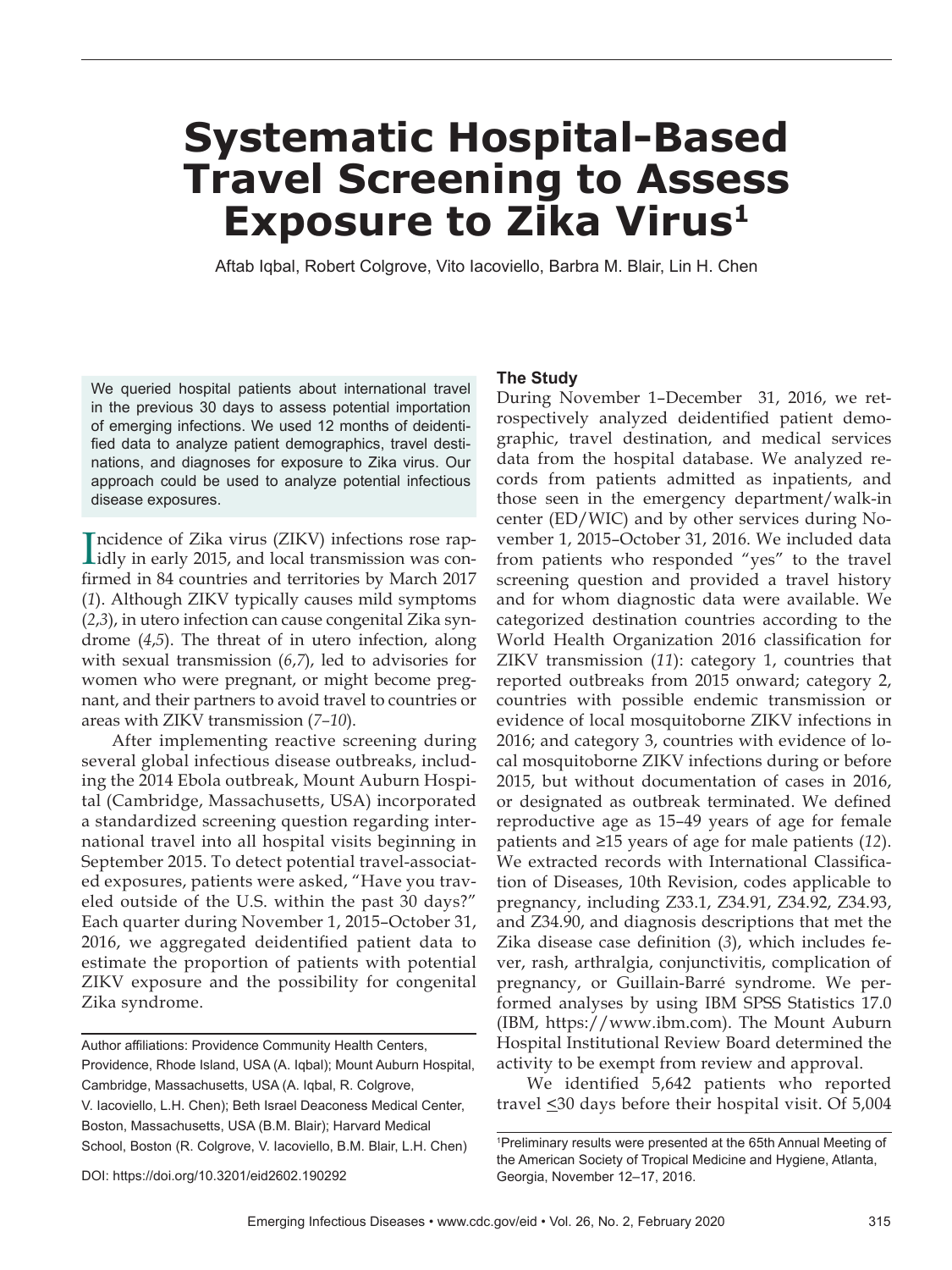|      | All destinations visited                                            |                   | Destinations with ZIKV transmission* |                   |
|------|---------------------------------------------------------------------|-------------------|--------------------------------------|-------------------|
| Rank | Destination                                                         | No. (%) travelers | Destination                          | No. (%) travelers |
|      | Canada                                                              | 778 (15.5)        | Mexico                               | 318 (20.2)        |
| 2    | United Kingdom                                                      | 363(7.2)          | Dominican Republic                   | 119(7.5)          |
| 3    | Mexico                                                              | 318(6.4)          | Aruba                                | 102(6.4)          |
| 4    | France                                                              | 315(6.3)          | Brazil                               | 85(5.4)           |
| 5    | Italv                                                               | 265 (5.3)         | Costa Rica                           | 84 (5.3)          |
| 6    | Germany                                                             | 227(4.5)          | Puerto Rico                          | 83 (5.2)          |
|      | China                                                               | 200(4.0)          | <b>Bahamas</b>                       | 81(5.1)           |
| 8    | Ireland                                                             | 158(3.2)          | Virgin Islands                       | 57(3.6)           |
| 9    | India                                                               | 155 (3.1 )        | Colombia                             | 48 (3.1)          |
| 10   | Spain                                                               | 150 (3.0 )        | Cuba                                 | 45(2.8)           |
|      | *According to the World Health Organization (11). ZIKV, Zika virus. |                   |                                      |                   |

**Table 1.** Countries visited most frequently in the previous 30 days by 5,004 travelers and Zika-affected countries visited by 1,570 travelers, Cambridge, Massachusetts, USA

patients who had complete demographic, destination, and diagnostic data, 3,109 (62.1%) were female and 1,895 (37.9%) male; patients were 10 months–94 years of age. A total of 959 (19%) were evaluated in the ED/WIC, and 161 (3.2%) with recent travel were hospitalized. The most frequently visited destinations were Canada, the United Kingdom, and Mexico (Table 1).

Among female patients, 1,579 (50.8%) were of reproductive age and 176 (5.7%) were pregnant. Among male patients, 1,850 (97.6%) were of reproductive age. Overall, 475 (30%) female and 514 (28%) male patients of reproductive age traveled to countries with ZIKV transmission. Of 176 pregnant women, 38 (22%) had

traveled to countries with ZIKV transmission within the previous 30 days; 21 were in the first trimester (Figure).

When analyzed for destinations in WHO categories 1–3 (*11*), 1,492 travelers, 963 female and 529 male, visited 1,570 destinations with ZIKV transmission. Mexico, the Dominican Republic, Aruba, Brazil, and Costa Rica (Table 1) were the most frequently visited destinations, and the Caribbean was the most frequently visited region ( $n = 648$ ).

Among patients who traveled to countries with ZIKV transmission whose admitting diagnosis or description was available, 42 listed symptoms compatible with ZIKV infection (Table 2). We did not



**Figure.** Flowchart of possible Zika virus exposure based on travel destination, sex, and pregnancy status in patients responding to a question on international travel <30 days before seeking care at a hospital, Cambridge, Massachusetts, USA.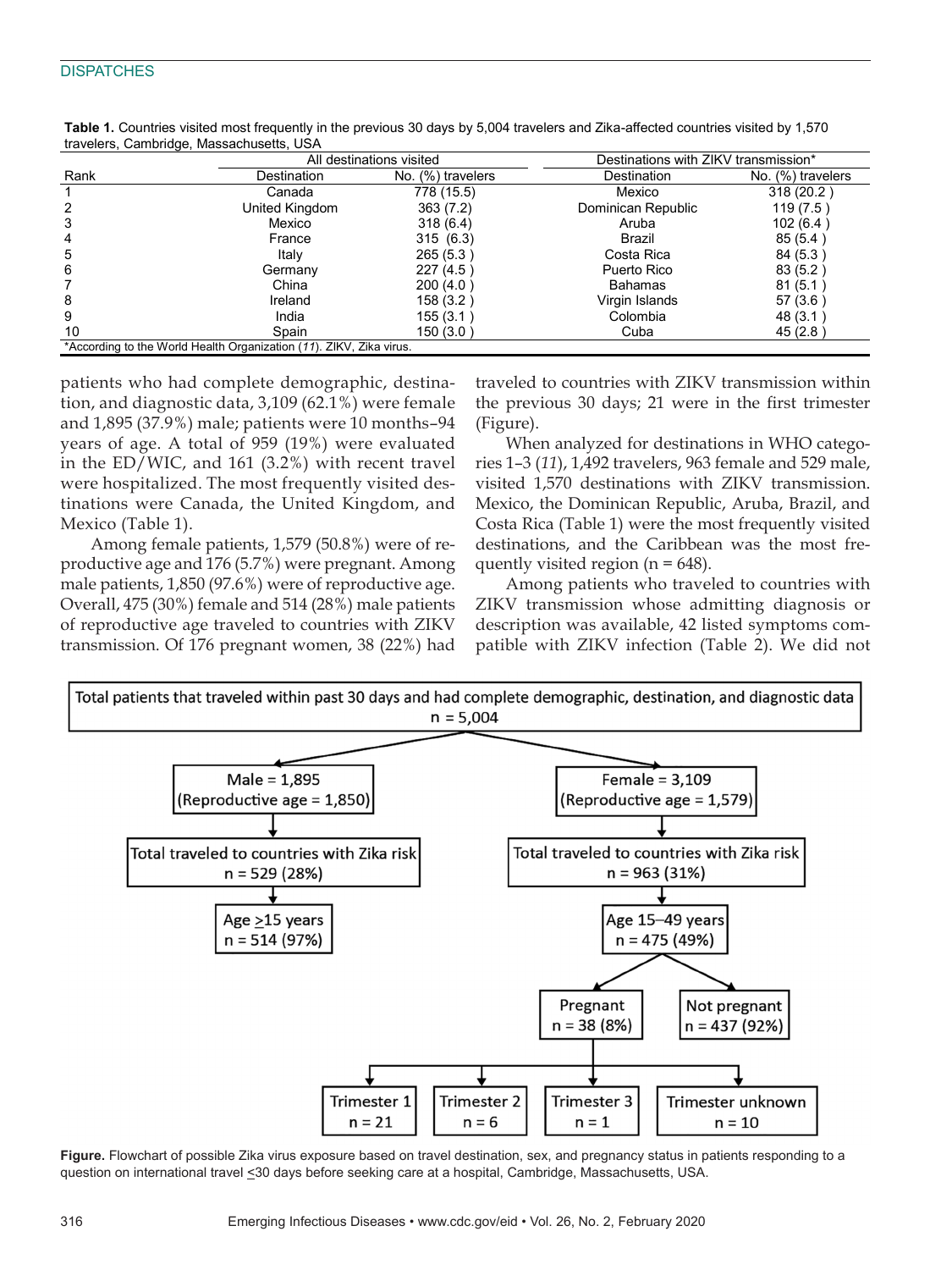| Patient age,<br>Date of<br>hospital visit<br>$y$ /sex<br>Destinations visited<br>Diagnosis and symptoms at admission<br>40/F<br>2015 Nov<br>Rash and other nonspecific skin eruption<br>Malaysia<br>49/F<br>2015 Nov<br>Thailand<br>Pruritus, unspecified; rash and other nonspecific skin eruption<br>59/F<br>2015 Nov<br>Malaysia, Indonesia<br>Fever, unspecified<br>15/F<br>2015 Nov<br>Costa Rica<br>Fever, unspecified; rash and other nonspecific skin eruption; myalgia<br>29/M<br>2015 Nov<br>Unidentified influenza virus with other respiratory manifestations; fever,<br>Mexico<br>unspecified<br>Viral infection, unspecified; rash and other nonspecific skin eruption; fever,<br>5/M<br>2015 Dec<br>Brazil<br>unspecified<br>48/M<br>Acute pharyngitis, unspecified; rash and other nonspecific skin eruption<br>2015 Dec<br>Mexico<br>2015 Dec<br>Acute pharyngitis, unspecified; fever, unspecified<br>40/M<br>Mexico<br>Fever, unspecified; acute pharyngitis, unspecified; cough; myalgia<br>28/F<br>2016 Jan<br>Indonesia<br>34/F<br>Viral infection, unspecified; fever, unspecified<br>2016 Jan<br>The Bahamas<br>Rash and other nonspecific skin eruption<br>61/F<br>2016 Jan<br>Mexico<br>39/F<br>2016 Jan<br>Argentina<br>Rash and other nonspecific skin eruption<br>Rash and other nonspecific skin eruption; fever, unspecified<br>1/M<br>2016 Jan<br>Mexico<br>33/M<br>Colombia<br>Rash and other nonspecific skin eruption<br>2016 Jan |
|----------------------------------------------------------------------------------------------------------------------------------------------------------------------------------------------------------------------------------------------------------------------------------------------------------------------------------------------------------------------------------------------------------------------------------------------------------------------------------------------------------------------------------------------------------------------------------------------------------------------------------------------------------------------------------------------------------------------------------------------------------------------------------------------------------------------------------------------------------------------------------------------------------------------------------------------------------------------------------------------------------------------------------------------------------------------------------------------------------------------------------------------------------------------------------------------------------------------------------------------------------------------------------------------------------------------------------------------------------------------------------------------------------------------------------------------------------------------|
|                                                                                                                                                                                                                                                                                                                                                                                                                                                                                                                                                                                                                                                                                                                                                                                                                                                                                                                                                                                                                                                                                                                                                                                                                                                                                                                                                                                                                                                                      |
|                                                                                                                                                                                                                                                                                                                                                                                                                                                                                                                                                                                                                                                                                                                                                                                                                                                                                                                                                                                                                                                                                                                                                                                                                                                                                                                                                                                                                                                                      |
|                                                                                                                                                                                                                                                                                                                                                                                                                                                                                                                                                                                                                                                                                                                                                                                                                                                                                                                                                                                                                                                                                                                                                                                                                                                                                                                                                                                                                                                                      |
|                                                                                                                                                                                                                                                                                                                                                                                                                                                                                                                                                                                                                                                                                                                                                                                                                                                                                                                                                                                                                                                                                                                                                                                                                                                                                                                                                                                                                                                                      |
|                                                                                                                                                                                                                                                                                                                                                                                                                                                                                                                                                                                                                                                                                                                                                                                                                                                                                                                                                                                                                                                                                                                                                                                                                                                                                                                                                                                                                                                                      |
|                                                                                                                                                                                                                                                                                                                                                                                                                                                                                                                                                                                                                                                                                                                                                                                                                                                                                                                                                                                                                                                                                                                                                                                                                                                                                                                                                                                                                                                                      |
|                                                                                                                                                                                                                                                                                                                                                                                                                                                                                                                                                                                                                                                                                                                                                                                                                                                                                                                                                                                                                                                                                                                                                                                                                                                                                                                                                                                                                                                                      |
|                                                                                                                                                                                                                                                                                                                                                                                                                                                                                                                                                                                                                                                                                                                                                                                                                                                                                                                                                                                                                                                                                                                                                                                                                                                                                                                                                                                                                                                                      |
|                                                                                                                                                                                                                                                                                                                                                                                                                                                                                                                                                                                                                                                                                                                                                                                                                                                                                                                                                                                                                                                                                                                                                                                                                                                                                                                                                                                                                                                                      |
|                                                                                                                                                                                                                                                                                                                                                                                                                                                                                                                                                                                                                                                                                                                                                                                                                                                                                                                                                                                                                                                                                                                                                                                                                                                                                                                                                                                                                                                                      |
|                                                                                                                                                                                                                                                                                                                                                                                                                                                                                                                                                                                                                                                                                                                                                                                                                                                                                                                                                                                                                                                                                                                                                                                                                                                                                                                                                                                                                                                                      |
|                                                                                                                                                                                                                                                                                                                                                                                                                                                                                                                                                                                                                                                                                                                                                                                                                                                                                                                                                                                                                                                                                                                                                                                                                                                                                                                                                                                                                                                                      |
|                                                                                                                                                                                                                                                                                                                                                                                                                                                                                                                                                                                                                                                                                                                                                                                                                                                                                                                                                                                                                                                                                                                                                                                                                                                                                                                                                                                                                                                                      |
|                                                                                                                                                                                                                                                                                                                                                                                                                                                                                                                                                                                                                                                                                                                                                                                                                                                                                                                                                                                                                                                                                                                                                                                                                                                                                                                                                                                                                                                                      |
|                                                                                                                                                                                                                                                                                                                                                                                                                                                                                                                                                                                                                                                                                                                                                                                                                                                                                                                                                                                                                                                                                                                                                                                                                                                                                                                                                                                                                                                                      |
|                                                                                                                                                                                                                                                                                                                                                                                                                                                                                                                                                                                                                                                                                                                                                                                                                                                                                                                                                                                                                                                                                                                                                                                                                                                                                                                                                                                                                                                                      |
|                                                                                                                                                                                                                                                                                                                                                                                                                                                                                                                                                                                                                                                                                                                                                                                                                                                                                                                                                                                                                                                                                                                                                                                                                                                                                                                                                                                                                                                                      |
|                                                                                                                                                                                                                                                                                                                                                                                                                                                                                                                                                                                                                                                                                                                                                                                                                                                                                                                                                                                                                                                                                                                                                                                                                                                                                                                                                                                                                                                                      |
| Costa Rica<br>55/M<br>2016 Jan<br>Fever, unspecified; rash and other nonspecific skin eruption                                                                                                                                                                                                                                                                                                                                                                                                                                                                                                                                                                                                                                                                                                                                                                                                                                                                                                                                                                                                                                                                                                                                                                                                                                                                                                                                                                       |
| 58/F<br>2016 Feb<br>Acute pharyngitis, unspecified; fever, unspecified; myalgia<br>Mexico                                                                                                                                                                                                                                                                                                                                                                                                                                                                                                                                                                                                                                                                                                                                                                                                                                                                                                                                                                                                                                                                                                                                                                                                                                                                                                                                                                            |
| UNK/M<br>2016 Feb<br>Brazil<br>Rash, cough, fever, sneezing; viral infection, unspecified                                                                                                                                                                                                                                                                                                                                                                                                                                                                                                                                                                                                                                                                                                                                                                                                                                                                                                                                                                                                                                                                                                                                                                                                                                                                                                                                                                            |
| 31/M<br>2016 Feb<br>Brazil<br>Viral infection, unspecified; rash and other nonspecific skin eruption                                                                                                                                                                                                                                                                                                                                                                                                                                                                                                                                                                                                                                                                                                                                                                                                                                                                                                                                                                                                                                                                                                                                                                                                                                                                                                                                                                 |
| 31/M<br>2016 Feb<br>Posttravel follow-up; requested screening for other viral diseases; rash and<br>Brazil                                                                                                                                                                                                                                                                                                                                                                                                                                                                                                                                                                                                                                                                                                                                                                                                                                                                                                                                                                                                                                                                                                                                                                                                                                                                                                                                                           |
| other nonspecific skin eruption                                                                                                                                                                                                                                                                                                                                                                                                                                                                                                                                                                                                                                                                                                                                                                                                                                                                                                                                                                                                                                                                                                                                                                                                                                                                                                                                                                                                                                      |
| 28/F<br>2016 Mar<br>Costa Rica<br>Influenza-like symptoms; viral infection, unspecified                                                                                                                                                                                                                                                                                                                                                                                                                                                                                                                                                                                                                                                                                                                                                                                                                                                                                                                                                                                                                                                                                                                                                                                                                                                                                                                                                                              |
| Rash and other nonspecific skin eruption<br>28/F<br>2016 Mar<br>Mexico                                                                                                                                                                                                                                                                                                                                                                                                                                                                                                                                                                                                                                                                                                                                                                                                                                                                                                                                                                                                                                                                                                                                                                                                                                                                                                                                                                                               |
| 46/F<br>2016 Mar<br>Jamaica, Mexico<br>Influenza-like symptoms; cough; unidentified influenza virus with unspecified                                                                                                                                                                                                                                                                                                                                                                                                                                                                                                                                                                                                                                                                                                                                                                                                                                                                                                                                                                                                                                                                                                                                                                                                                                                                                                                                                 |
| type of pneumonia                                                                                                                                                                                                                                                                                                                                                                                                                                                                                                                                                                                                                                                                                                                                                                                                                                                                                                                                                                                                                                                                                                                                                                                                                                                                                                                                                                                                                                                    |
| Influenza-like symptoms; viral infection, unspecified<br>21/M<br>2016 Mar<br>Mexico                                                                                                                                                                                                                                                                                                                                                                                                                                                                                                                                                                                                                                                                                                                                                                                                                                                                                                                                                                                                                                                                                                                                                                                                                                                                                                                                                                                  |
| Headache, back pain, vomiting; fever, unspecified; nausea with vomiting,<br>32/M<br>2016 Mar<br>The Bahamas                                                                                                                                                                                                                                                                                                                                                                                                                                                                                                                                                                                                                                                                                                                                                                                                                                                                                                                                                                                                                                                                                                                                                                                                                                                                                                                                                          |
| unspecified                                                                                                                                                                                                                                                                                                                                                                                                                                                                                                                                                                                                                                                                                                                                                                                                                                                                                                                                                                                                                                                                                                                                                                                                                                                                                                                                                                                                                                                          |
| Fever and aches; viral infection, unspecified<br>30/F<br>2016 Apr<br>Brazil                                                                                                                                                                                                                                                                                                                                                                                                                                                                                                                                                                                                                                                                                                                                                                                                                                                                                                                                                                                                                                                                                                                                                                                                                                                                                                                                                                                          |
| 69/F<br>2016 Apr<br>Haiti<br>Fever, unspecified                                                                                                                                                                                                                                                                                                                                                                                                                                                                                                                                                                                                                                                                                                                                                                                                                                                                                                                                                                                                                                                                                                                                                                                                                                                                                                                                                                                                                      |
| 2016 Apr<br>26/M<br>Dominican Republic<br>Headache with rash; viral infection, unspecified                                                                                                                                                                                                                                                                                                                                                                                                                                                                                                                                                                                                                                                                                                                                                                                                                                                                                                                                                                                                                                                                                                                                                                                                                                                                                                                                                                           |
| 26/F<br>2016 May<br>Thailand<br>Fever, unspecified                                                                                                                                                                                                                                                                                                                                                                                                                                                                                                                                                                                                                                                                                                                                                                                                                                                                                                                                                                                                                                                                                                                                                                                                                                                                                                                                                                                                                   |
| 39/F<br>2016 Jun<br>Mexico<br>Rash and other nonspecific skin eruption; nonvenomous insect bites on left and                                                                                                                                                                                                                                                                                                                                                                                                                                                                                                                                                                                                                                                                                                                                                                                                                                                                                                                                                                                                                                                                                                                                                                                                                                                                                                                                                         |
| right upper arm                                                                                                                                                                                                                                                                                                                                                                                                                                                                                                                                                                                                                                                                                                                                                                                                                                                                                                                                                                                                                                                                                                                                                                                                                                                                                                                                                                                                                                                      |
| 25/M<br>2016 Jun<br>Puerto Rico<br>Rash and other nonspecific skin eruption; other fatigue                                                                                                                                                                                                                                                                                                                                                                                                                                                                                                                                                                                                                                                                                                                                                                                                                                                                                                                                                                                                                                                                                                                                                                                                                                                                                                                                                                           |
| 44/F<br>2016 Jul<br>Dominican Republic<br>Rash and other nonspecific skin eruption                                                                                                                                                                                                                                                                                                                                                                                                                                                                                                                                                                                                                                                                                                                                                                                                                                                                                                                                                                                                                                                                                                                                                                                                                                                                                                                                                                                   |
| 29/M<br>2016 Jul<br>Dominican Republic<br>Influenza-like symptoms                                                                                                                                                                                                                                                                                                                                                                                                                                                                                                                                                                                                                                                                                                                                                                                                                                                                                                                                                                                                                                                                                                                                                                                                                                                                                                                                                                                                    |
| Viral infection, unspecified                                                                                                                                                                                                                                                                                                                                                                                                                                                                                                                                                                                                                                                                                                                                                                                                                                                                                                                                                                                                                                                                                                                                                                                                                                                                                                                                                                                                                                         |
| Rash and other nonspecific skin eruption<br>15/M<br>2016 Jul<br>Trinidad and Tobago                                                                                                                                                                                                                                                                                                                                                                                                                                                                                                                                                                                                                                                                                                                                                                                                                                                                                                                                                                                                                                                                                                                                                                                                                                                                                                                                                                                  |
| Fever, unspecified; acute pharyngitis, unspecified                                                                                                                                                                                                                                                                                                                                                                                                                                                                                                                                                                                                                                                                                                                                                                                                                                                                                                                                                                                                                                                                                                                                                                                                                                                                                                                                                                                                                   |
| Rash and other nonspecific skin eruption<br>44/F<br>2016 Aug<br>Nicaragua                                                                                                                                                                                                                                                                                                                                                                                                                                                                                                                                                                                                                                                                                                                                                                                                                                                                                                                                                                                                                                                                                                                                                                                                                                                                                                                                                                                            |
| Cough; fever, unspecified<br>51/F<br>2016 Aug<br>Dominican Republic                                                                                                                                                                                                                                                                                                                                                                                                                                                                                                                                                                                                                                                                                                                                                                                                                                                                                                                                                                                                                                                                                                                                                                                                                                                                                                                                                                                                  |
| 51/M<br>2016 Aug<br>Malaysia, Turkey<br>Cough; fever, unspecified                                                                                                                                                                                                                                                                                                                                                                                                                                                                                                                                                                                                                                                                                                                                                                                                                                                                                                                                                                                                                                                                                                                                                                                                                                                                                                                                                                                                    |
| 36/M<br>2016 Aug<br>Brazil<br>Posttravel screening; fever, unspecified; unspecified conjunctivitis                                                                                                                                                                                                                                                                                                                                                                                                                                                                                                                                                                                                                                                                                                                                                                                                                                                                                                                                                                                                                                                                                                                                                                                                                                                                                                                                                                   |
| 28/F<br>2016 Sep<br>Chile<br>Influenza-like symptoms                                                                                                                                                                                                                                                                                                                                                                                                                                                                                                                                                                                                                                                                                                                                                                                                                                                                                                                                                                                                                                                                                                                                                                                                                                                                                                                                                                                                                 |
| 34/F<br>Acute pharyngitis, unspecified; fever, unspecified<br>2016 Sep<br>Indonesia                                                                                                                                                                                                                                                                                                                                                                                                                                                                                                                                                                                                                                                                                                                                                                                                                                                                                                                                                                                                                                                                                                                                                                                                                                                                                                                                                                                  |
| 28/F<br>2016 Sep<br>Virgin Islands<br>Rash; unspecified viral infection                                                                                                                                                                                                                                                                                                                                                                                                                                                                                                                                                                                                                                                                                                                                                                                                                                                                                                                                                                                                                                                                                                                                                                                                                                                                                                                                                                                              |
| 39/M                                                                                                                                                                                                                                                                                                                                                                                                                                                                                                                                                                                                                                                                                                                                                                                                                                                                                                                                                                                                                                                                                                                                                                                                                                                                                                                                                                                                                                                                 |
| 2016 Sep<br>Dominican Republic<br>Rash and other nonspecific skin eruption                                                                                                                                                                                                                                                                                                                                                                                                                                                                                                                                                                                                                                                                                                                                                                                                                                                                                                                                                                                                                                                                                                                                                                                                                                                                                                                                                                                           |
| 30/M<br>2016 Sep<br>Colombia<br>Possible Zika virus; patient was ill after travel<br>*Symptoms include rash, fever, conjunctivitis, arthralgia or myalgia, complications in pregnancy, or Guillain-Barré syndrome. Patients were asked, "Have                                                                                                                                                                                                                                                                                                                                                                                                                                                                                                                                                                                                                                                                                                                                                                                                                                                                                                                                                                                                                                                                                                                                                                                                                        |
| you traveled outside the U.S. in the past 30 days?" UNK, unknown.                                                                                                                                                                                                                                                                                                                                                                                                                                                                                                                                                                                                                                                                                                                                                                                                                                                                                                                                                                                                                                                                                                                                                                                                                                                                                                                                                                                                    |

**Table 2.** Results of search for symptoms compatible with Zika virus clinical criteria in a study of travel screening for Zika virus infection, Cambridge, Massachusetts, USA\*

identify Guillain-Barré syndrome or any complications of pregnancy among the 42 patients, but 2 had laboratory-confirmed ZIKV infection.

Our results approximate the Global Travel Epidemiology Network analysis of pretravel consultations (*13*), in which 28% of 22,736 travelers planned trips to ZIKV-affected countries and >75% were of reproductive age. Another study retrospectively reviewed 46 patients for possible ZIKV infection and found 17%

had laboratory evidence of infection (*14*). Applying this seropositivity rate to our study, if testing had been done, 7 patients with symptoms compatible with ZIKV clinical criteria might have had laboratory-confirmed ZIKV infection.

We found that a standardized question to screen for international travel provided a description of travel patterns for this patient community. Data from the 12-month period coincided with the rapid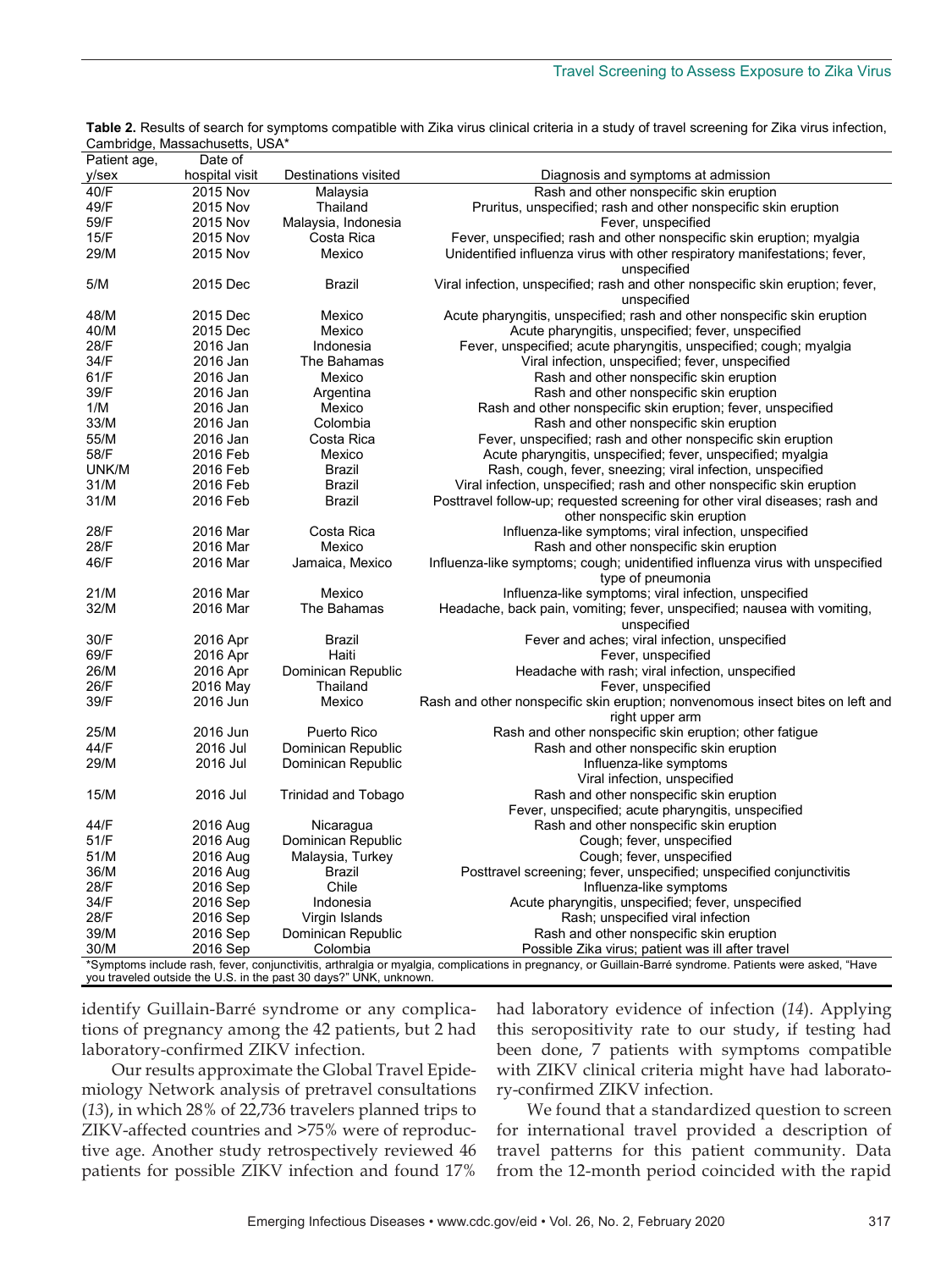spread of ZIKV and revealed the sizable portion of patients who might have been exposed to ZIKV during travel. Population-based analysis of travelrelated ZIKV exposure could provide estimates of at-risk populations and diagnostic testing needs, especially for pregnant women. The application is especially promising with newer electronic health record systems. However, limited testing capability might have underestimated the actual number of travel-associated cases (*15*), even when clinicians suspected ZIKV.

Our study had some limitations. Because we only reviewed the population at 1 hospital during a single 12-month period, our results might not be generalizable to the US population. Our analysis relied on recent travel to countries and territories that reported ZIKV transmission, but some travelers might have visited risk-free settings, such as locations at higher altitudes, resulting in overestimation of the number of possible infections. Infectious ZIKV has been detected in semen mainly  $\leq 30$  days after fever onset, but its presence in semen has been documented longer (*10*,*15*); therefore, the potential number of ZIKV infections might exceed our estimate because sexual partners could become infected. Also, we did not have information on whether the patients of reproductive age were sexually active, fertile, had pregnant partners, or were planning conception. We might have missed cases for the following reasons: we relied on diagnoses and diagnostic descriptions, but omission of symptoms in these fields might not represent truly absent symptoms; some infected persons might have been unaware of ZIKV and might not have sought medical evaluation; the incubation period of sexually transmitted ZIKV might be >30 days and patients might have become ill after being seen; we did not collect or record ZIKV infections identified after the study period; only patients strongly suspected of ZIKV were tested due to limited laboratory capacity; and the travel screening question would not have identified sexually transmitted ZIKV infection in a patient who had not traveled internationally.

#### **Conclusions**

We used a systematic travel screening question to analyze potential exposure to ZIKV in a hospital population. Because up to 80% of ZIKV infections are asymptomatic (*2*), we used travel to Zika-affected countries as a proxy for potential ZIKV exposure. In patients with international travel  $\leq$ 30 days before seeking treatment, 31.4% visited countries with ZIKV transmission. Half of the female patients

and most male patients were of reproductive age. In this population, 30% of female patients who were of reproductive age or pregnant reported travel with potential exposure to ZIKV; male patients similarly were affected. Despite severe restrictions on testing for ZIKV infection at the time of the study, our analysis demonstrated the ability to identify patients with clinical findings that fit the ZIKV case definition even if they were not tested. We also identified a large proportion of patients who should have received Zika pretravel counseling.

Analysis of the hospitalwide data for recent travel history provided a tool to assess the proportion of the population that might have been exposed to ZIKV. These data could inform population-based ZIKV vaccination needs in the future. In addition, systematic travel screening also could be applied to other imported emerging infections in the future.

#### **Acknowledgments**

The authors thank Mary Elizabeth Wilson for her advice and Andrew Gardner for his assistance on data download and aggregation.

This project is supported in part by the Mount Auburn Hospital Medical Staff Executive Committee Research Grant 2015.

Disclosures: L.H.C. reports past advisor fees from Shoreland, Inc., and past Data Safety Monitoring Board service for Valneva, Inc., outside the submitted work. Other authors report no financial relationship.

#### **About the Author**

Dr. Iqbal currently is a primary care physician at Providence Community Health Centers, Providence, Rhode Island, USA. His primary research interest is in the health of globally mobile residents, including recent and first generation immigrants.

#### **References**

- 1. World Health Organization. Situation report: Zika virus, microcephaly, Guillain-Barre syndrome, 10 March 2017 [cited 2017 Nov 13]. https://www.who.int/emergencies/ zika-virus/situation-report/10-march-2017
- 2. Petersen LR, Jamieson DJ, Powers AM, Honein MA. Zika Virus. N Engl J Med. 2016;374:1552–63. https://doi.org/ 10.1056/NEJMra1602113
- 3. Council of State and Territorial Epidemiologists. Zika virus disease and congenital Zika virus infection interim case definition and addition to the nationally notifiable diseases list [cited 2016 Apr 22]. http://www.cste2.org/docs/ Zika\_Virus\_Disease\_and\_Congenital\_Zika\_Virus\_ Infection\_Interim.pdf